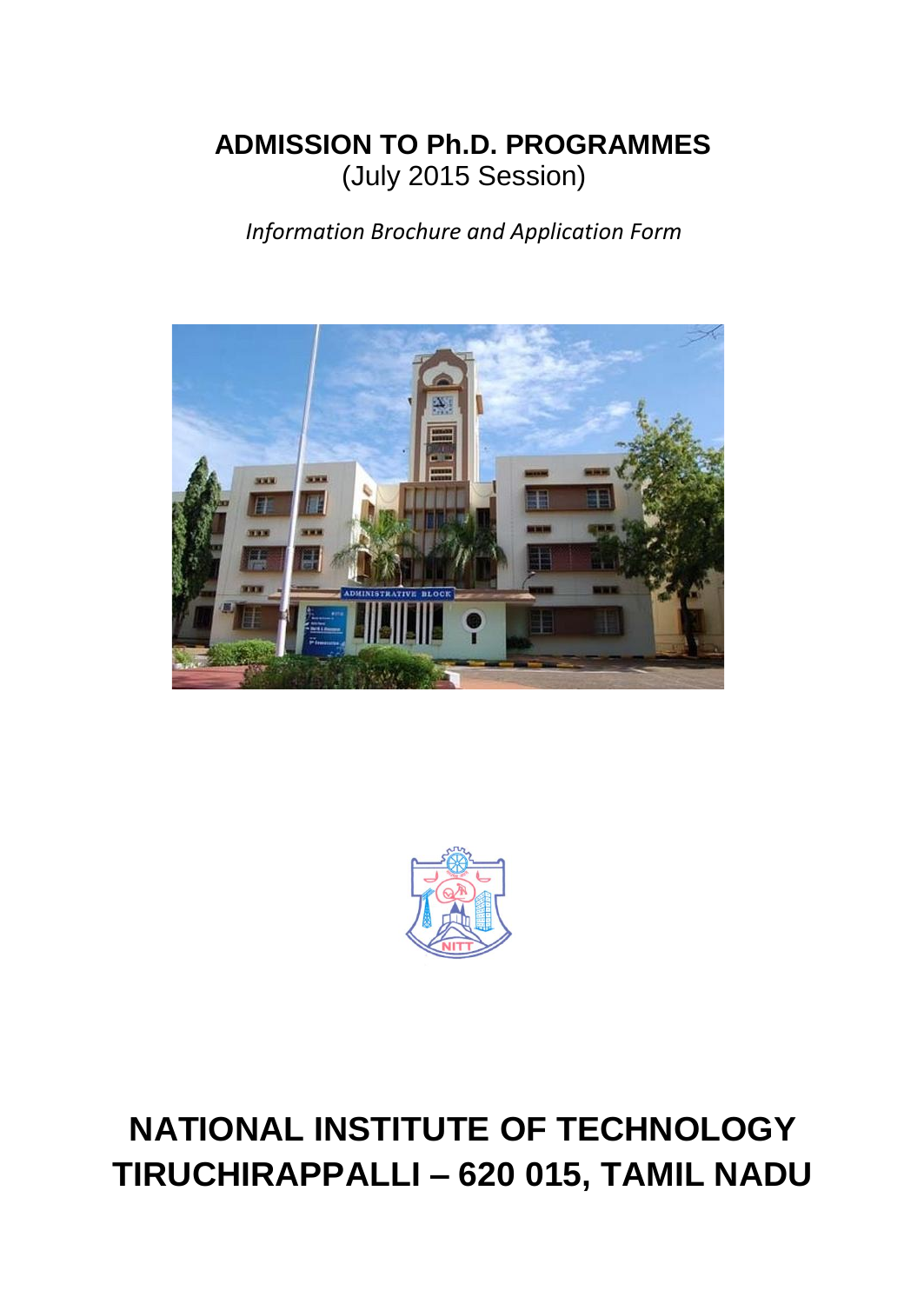

### **NATIONAL INSTITUTE OF TECHNOLOGY, TIRUCHIRAPPALLI – 620 015 TAMILNADU**

### **ADMISSION TO Ph.D. PROGRAMMES 2015 - 2016 (July 2015 Session)**

### **Ph.D. Programme (Full time)**

### **A. ELIGIBILITY AND ACADEMIC REQUIREMENTS**

### **I. Faculty of Engineering**

Bachelor's and Master's Degree/M.S. (by Research) in Engineering / Technology in the appropriate branch of study with a minimum of 60% aggregate marks (CGPA 6.5/10) in UG or PG for admission under OC / OBC category and 55% aggregate marks or equivalent CGPA of 6.0 for SC/ST/PH candidates.

### **For Metallurgical and Materials Engineering Department**

Candidates with PG degree in Science (Physics / Chemistry / Material Science/ Applied Science / Applied Physics / Applied Chemistry) followed by M.Tech. Degree/M.S (by Research) in Material Science and Engineering/ equivalent PG degree in related discipline are also eligible to apply.

### **For Civil Engineering department**

Candidates with Geomatics, Remote sensing. Ocean Engg. and Agricultural Engineering in undergraduate or post graduate are also eligible to apply for GIS and Remote sensing specialization.

#### **II. Faculty of Architecture**

Bachelors degree in Architecture / Planning and Master's degree in Architecture / Design / Planning / Building Engineering and Management / Building Technology or its equivalent with a minimum of 60% aggregate marks (CGPA 6.5/10) in UG or PG for admission under OC / OBC category and 55% aggregate marks or equivalent CGPA of 6.0 for SC/ST/PH candidates.

#### **III. Management Studies**

Master's degree in Business Administration with NET/UGC/CAT/ATMA/XAT/MAT or Master's degree in Industrial Engineering / Industrial Management with minimum of 60% aggregate marks (CGPA 6.5/10) in UG or PG for admission under OC/OBC category and 55% aggregate marks or equivalent CGPA of 6.0 is the eligibility for SC/ST/PH candidates.

Along with above eligibility requirements JRF or equivalent fellowships may also apply.

### **IV. Computer Applications**

Master's degree in Computer Applications or M.Sc. (Computer Science/ OR&CA) with valid GATE/ NET/ UGC / CSIR / NBHM score with a minimum of 60% aggregate marks (CGPA 6.5/10) in UG or PG for admission for OC / OBC category and 55% aggregate marks or equivalent CGPA of 6.0 for SC/ST/PH candidates with GATE/UGC/CSIR/NBHM score.

Master's degree (M.E. /M.Tech.) in Computer Science and Engineering with a minimum of 60% aggregate marks (CGPA 6.5/10) in UG or PG for admission under OC / OBC category and 55% aggregate marks or equivalent CGPA of 6.0 for SC/ST/PH candidates.

### V. **Faculty of Science & Humanities (Maths/ Chemistry/Economics and English)**

Master's degree in Science / Humanities / Social Science /Economics in the relevant discipline with a minimum of 60% aggregate marks (CGPA 6.5/10) and a valid GATE / UGC / CSIR / NBHM / NET score for OC / OBC category and 55% aggregate marks or equivalent CGPA of 6.0 for SC/ST/PH candidates and a valid GATE / UGC / CSIR / NBHM / NET.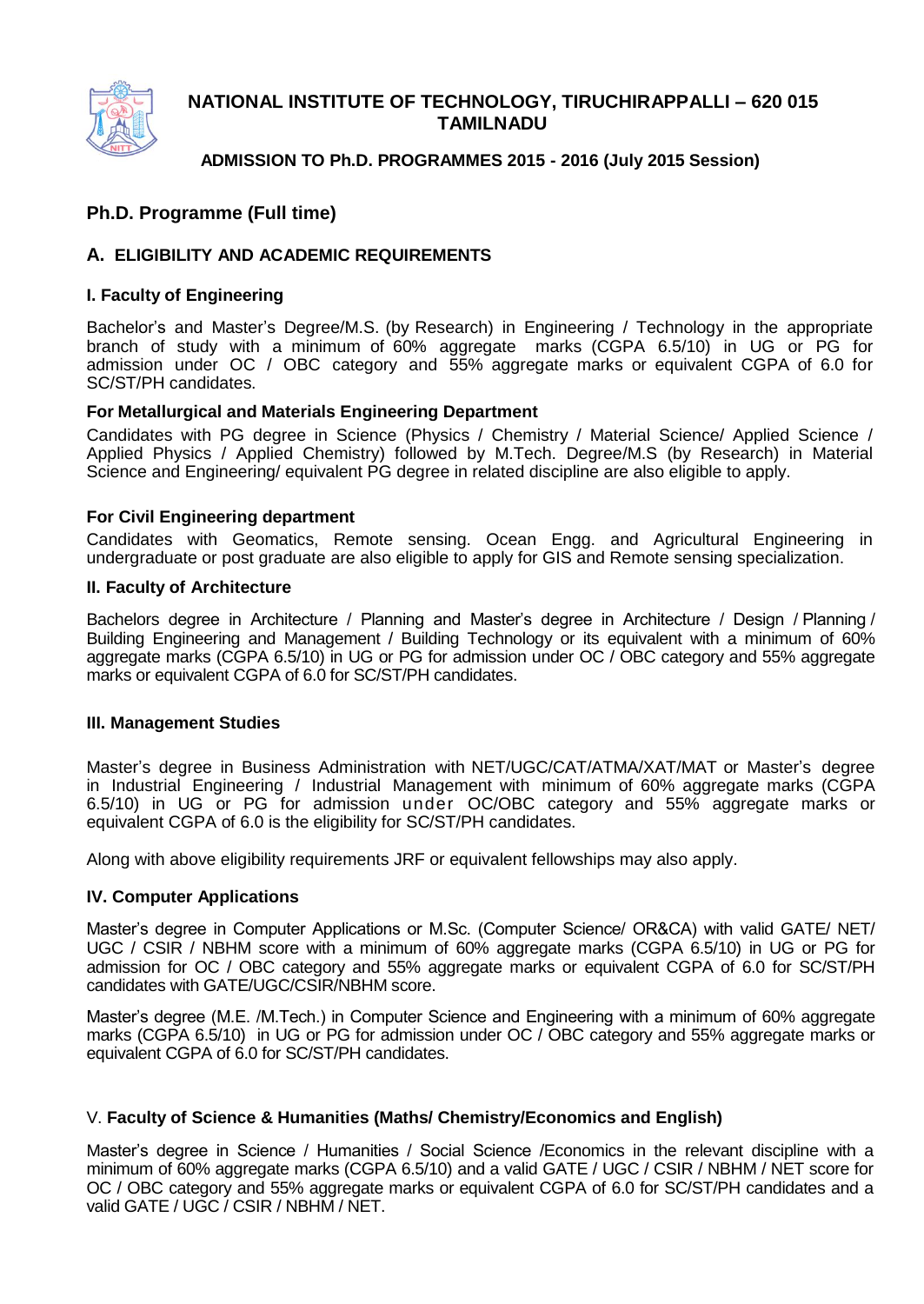### **For Physics Department**

Master's degree in Physics/Applied Physics/ Material Science/Applied Electronics with a minimum of 60% aggregate marks or equivalent CGPA of 6.5/10 with a valid GATE/UGC/CSIR /NET score for OC/OBC category and 55% aggregate marks or equivalent CGPA of 6.0/10 for SC/ST/PH candidates with a valid GATE/UGC/CSIR/NET score.

(or)

M.Tech. in Non Destructive Testing with a minimum of 60% aggregate marks or equivalent CGPA of 6.5/10 for OC/OBC category and 55% aggregate marks or equivalent CGPA of 6.0/10 for SC/ST/PH candidates.

In case of AMIE/AMIIM candidates, minimum of 55% is eligible for admission in all the branches.

### **B. ADMISSION CATEGORIES**

**1**. There are three categories of admission under Ph.D. (Full Time).

### **1.1 Ph.D. (Full time) - Stipendiary Category**

Half Time Research Assistantship (HTRA) is available to full time scholars who are admitted to Ph.D programmes in different departments subject to the availability as stipulated by Ministry of Human Resources Development. The award and renewal of the assistantship / scholarship is as per the guidelines issued by MHRD, from time to time. Those who would receive the assistantship are required to assist the department in academic works to a minimum of 8 hours per week. As per rules in force, candidates interested in getting the assistantship / scholarship, have to give an undertaking on stamped paper to the effect that they will not discontinue the course before completion. Those who discontinue the Ph.D. Programme are required to refund the entire scholarship amount drawn by them. The assistantship / scholarship will not be available for sponsored candidates or to scholars getting financial support from any private agency, state and central governments.

The fellowships are available in the following departments. The area of specialization for Ph.D work in various departments are given in the Annexure-I.

| SI.<br>No.     | <b>Department</b>                      | SI.<br>No.        | <b>Department</b>                    |
|----------------|----------------------------------------|-------------------|--------------------------------------|
| 1              | Architecture                           | 9                 | <b>Energy and Environment</b>        |
| $\overline{2}$ | Chemical Engg.                         | 10                | <b>Humanities</b>                    |
| 3              | Chemistry                              | 11                | Instrumentation and<br>Control Engg. |
| 4              | Civil Engg.                            | $12 \overline{ }$ | <b>Management Studies</b>            |
| 5              | <b>Computer Application</b>            | 13                | <b>Mathematics</b>                   |
| 6              | <b>Computer Science and</b><br>Engg.   | 14                | Mechanical Engg.                     |
| 7              | Electronics and<br>Communication Engg. | 15                | Metallurgical and<br>Materials Engg. |
|                | <b>Electrical and Electronics</b>      | 16                | <b>Physics</b>                       |
| 8              | Engg.                                  | 17                | Production Engg.                     |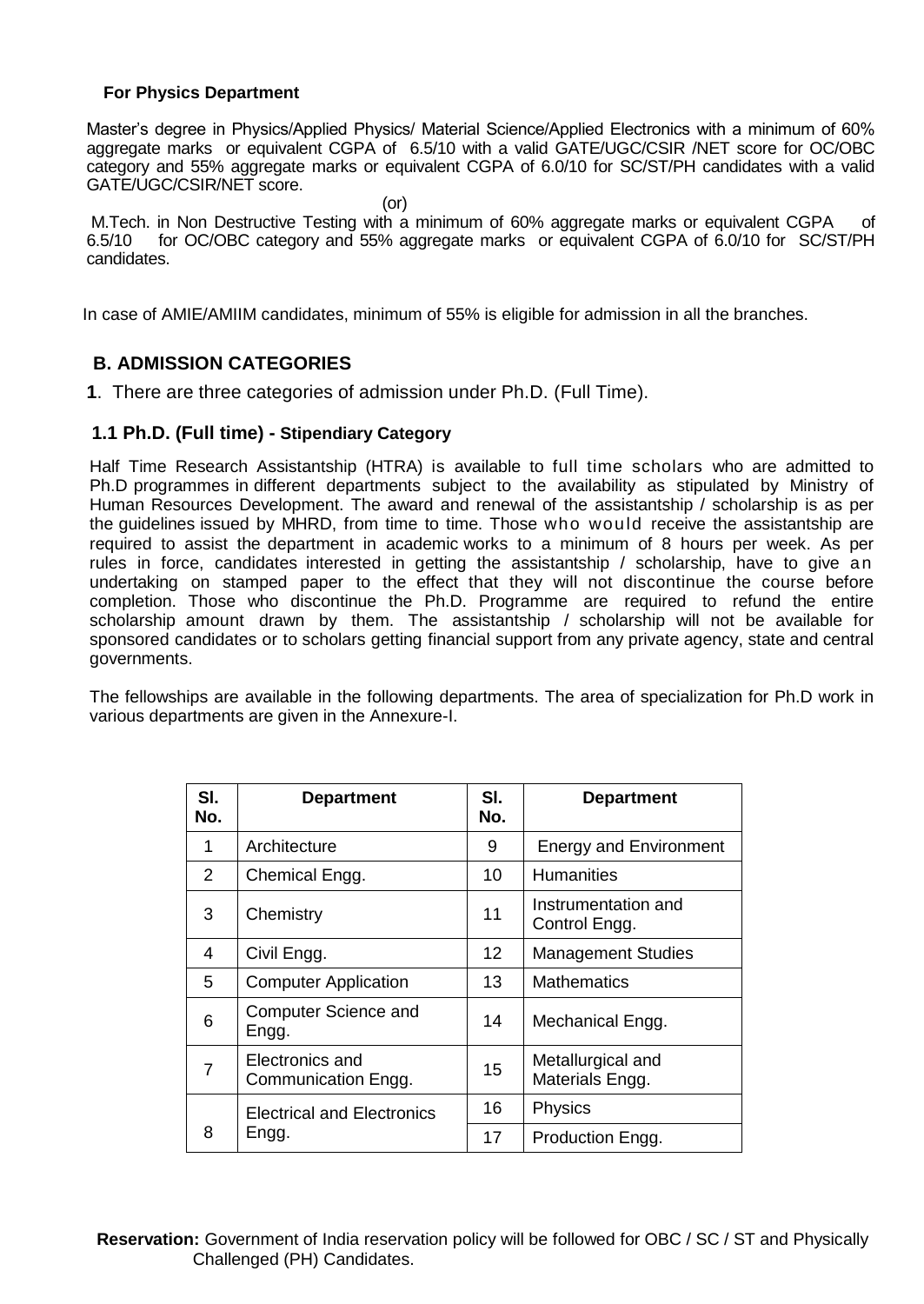### **1.2 Ph.D. (Full time) - Project category**

The Applicants working under sponsored project at NIT-T should submit their application through Proper Channel, irrespective of the vacancy position. However, the selection procedure shall remain the same.

### **1.3 Ph.D. (Full time) - Non-Stipendiary Category**

In the departments of Science and Humanities, non GATE / UGC / CSIR / NBHM / NET candidates will also be considered for admission on non stipendiary basis.

### **2. Ph.D. Programme (Part time – External / On campus categories)**

Part-time Ph.D. programme is offered for working professionals from Govt. R&D Organizations / Public sector/ Industries/National Research laboratories and for faculty members from Govt./ Govt. Aided/ private Engineering/ Science and Arts Colleges/ Universities. There shall be two broad categories for the candidates seeking to pursue part time Ph.D. at NITT. The categories are:

**2.1 Part-time (External):** Candidates working in industries of repute /organization having R&D facilities, Govt. R&D Departments / National Research Laboratories / Units of Government / Quasi Government/ Public sector are considered under this category. The candidates must be **officially sponsored** by their employing organization. A candidate working in an establishment which is equipped with the **necessary research and library facilities** only shall be considered for admission under this category. A committee appointed by the Director (consisting of Dean-Academic, Dean-R&C and Head of the Department) in addition to members of Departmental Administrative Council (DAC) shall assess the adequacy of these facilities before recognizing the organization for the above purpose.

At the time of admission, the employer must expressly undertake to pay full salary to the candidate and relieve him/her to complete his/her residential requirement. A candidate applying for admission to the external registration programme must provide detailed information about the research facilities available at his/her organization and a certificate from the employer/Supervisor that these would be available to him/her for carrying out research. He/she should also provide the bio-data of the prospective supervisor (External guide) or Research Coordinator who would supervise/ co-ordinate the candidate's work at his/her organization.

**2.2 Part-time (on Campus)** Regular/ Full-time teachers/employees working in Govt/Govt. aided/ private Engineering/Technical institutions or Science and Arts Colleges/ Universities/ industry/ public sector are considered under this category. At the time of admission, the candidate must submit a **"no objection"** certificate from the Parent institute / organization to relieve him/her to complete his/her residential requirement. The candidate should have **at least three years experience** in a regular/permanent position at the time of application. The Departments concerned would decide the candidature of the selected candidates after thorough discussion and analysis in Departmental Administrative Council (DAC).

### **2.3 Selection Procedure**

**For both categories, the mode and norms for selection shall be on par with those in force for fulltime Ph.D. candidates.** Following the scrutiny and short-listing of the applications, eligible candidates will be called to attend a written test. The candidates, short listed based on the written test performance need to appear for a technical and personal interview by the Departmental Research Committee comprising HOD, all eligible Supervisors and the Dean's nominee (observer).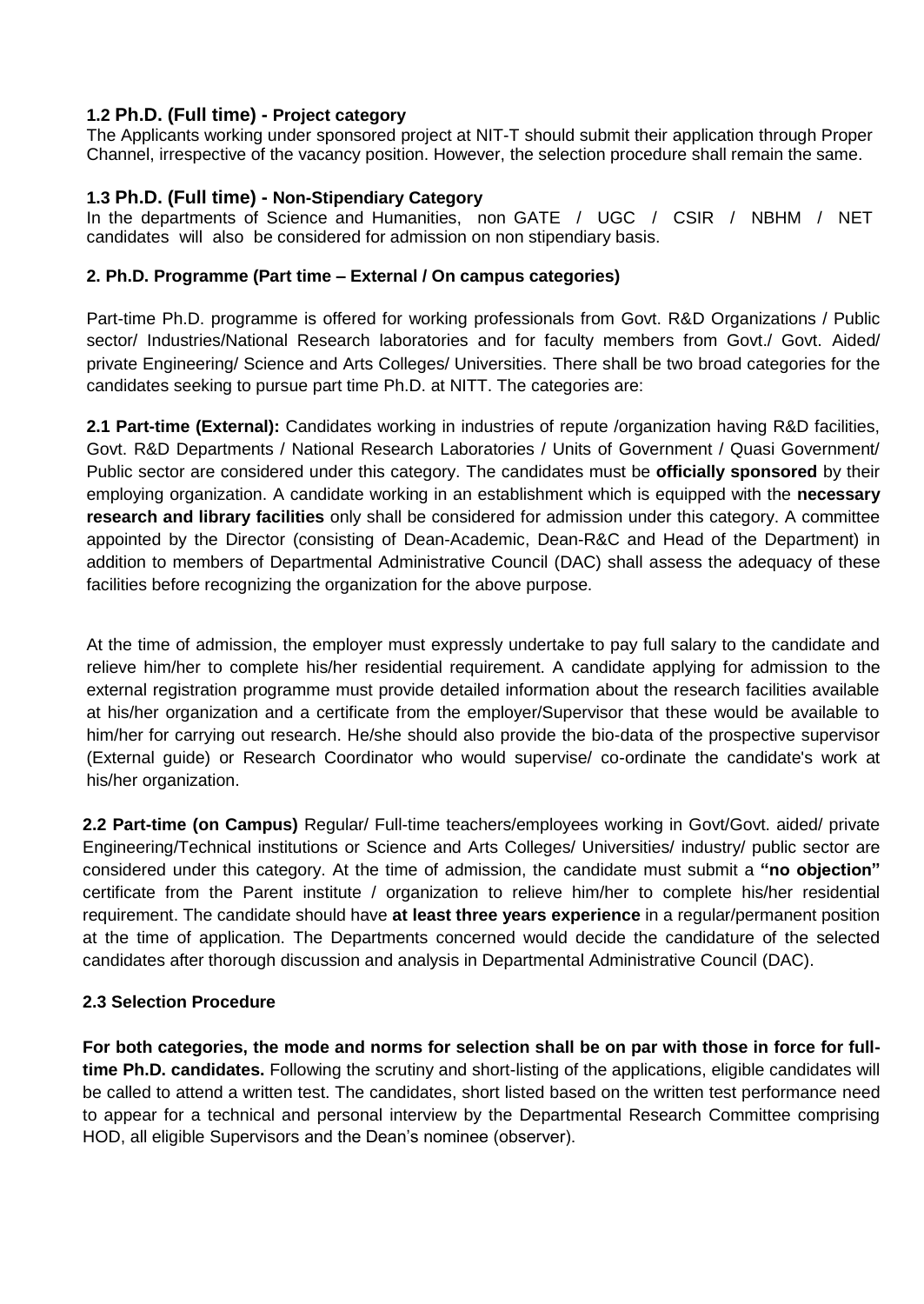### **2.4 Duration of the Programme**

The duration of the programme and the time for submission of the thesis are counted from the date of provisional registration. The minimum duration of the Part-time Ph.D. Programme shall be three years for both categories (External and On campus). This implies that a candidate can submit the synopsis (duly satisfying other academic requirements) only after a minimum period of study of 36 months from the date of registration. The maximum period to complete the part-time Ph.D. Programme is 7 years.

### **2.5 Place of research work**

The candidates admitted under external category will normally carry out part or all of his/ her research work in their respective industry/ organization/ national laboratories, employing the scholar. For these scholars, there will be two guides, one internal guide from NIT Trichy and one external guide from his/her place of work.

For the candidates admitted under "on campus" category, the place of work is NITT even though he/she may be carrying out a part of research work in his/her College/Institution. For these scholars, NITT faculty shall be the internal (principal) guide. External guide, if any shall be from the industry only.

### **2.6 Course work / Residential requirement**

The minimum residential requirement for candidates under external category for undertaking course work is eight weeks. Four relevant theory courses at Master's degree level (as recommended by the DC) shall be taken by the scholar. The candidates may complete the course work during their mandatory stay of at least eight weeks which may be undertaken in maximum of four instances of two weeks each. The research scholars are permitted to undertake the course work under 'directed study' mode. The course work shall be completed within one and half years of provisional registration in the programme. Subsequent to the completion of course work, they can continue their research work in their respective industry/ institution. However, the scholar shall spend at least one week per semester in the NIT-T campus until the submission of synopsis.

For the candidates under on campus category, the minimum residential requirement is one semester. Four relevant theory courses at Master's degree level (as recommended by the DC) shall be taken by the scholar. Normally, the course work shall be undertaken during the residential period of one semester itself. The requirements relating to course work will be as per norms of full-time scholars. Subsequently, the scholars shall continue their research work on a part-time basis, through regular interaction with the guide. The scholar (both external and on campus categories) shall spend at least one week per semester in the NIT-T campus until the submission of synopsis.

### **Note: The faculty and staff of NIT-T should submit their application through Proper Channel irrespective of the vacancy position. However, the selection procedure shall remain the same.**

### **C. SELECTION PROCEDURE**

| S.No. | Name of<br>Programme | Category             | <b>Mode of Selection</b> |
|-------|----------------------|----------------------|--------------------------|
|       | Ph.D.                | Full time/ Part time | Written Test & Interview |

The detailed Ph.D Regulations are available at: **<http://www.nitt.edu/home/academics/rules/PhD-regulations.pdf>**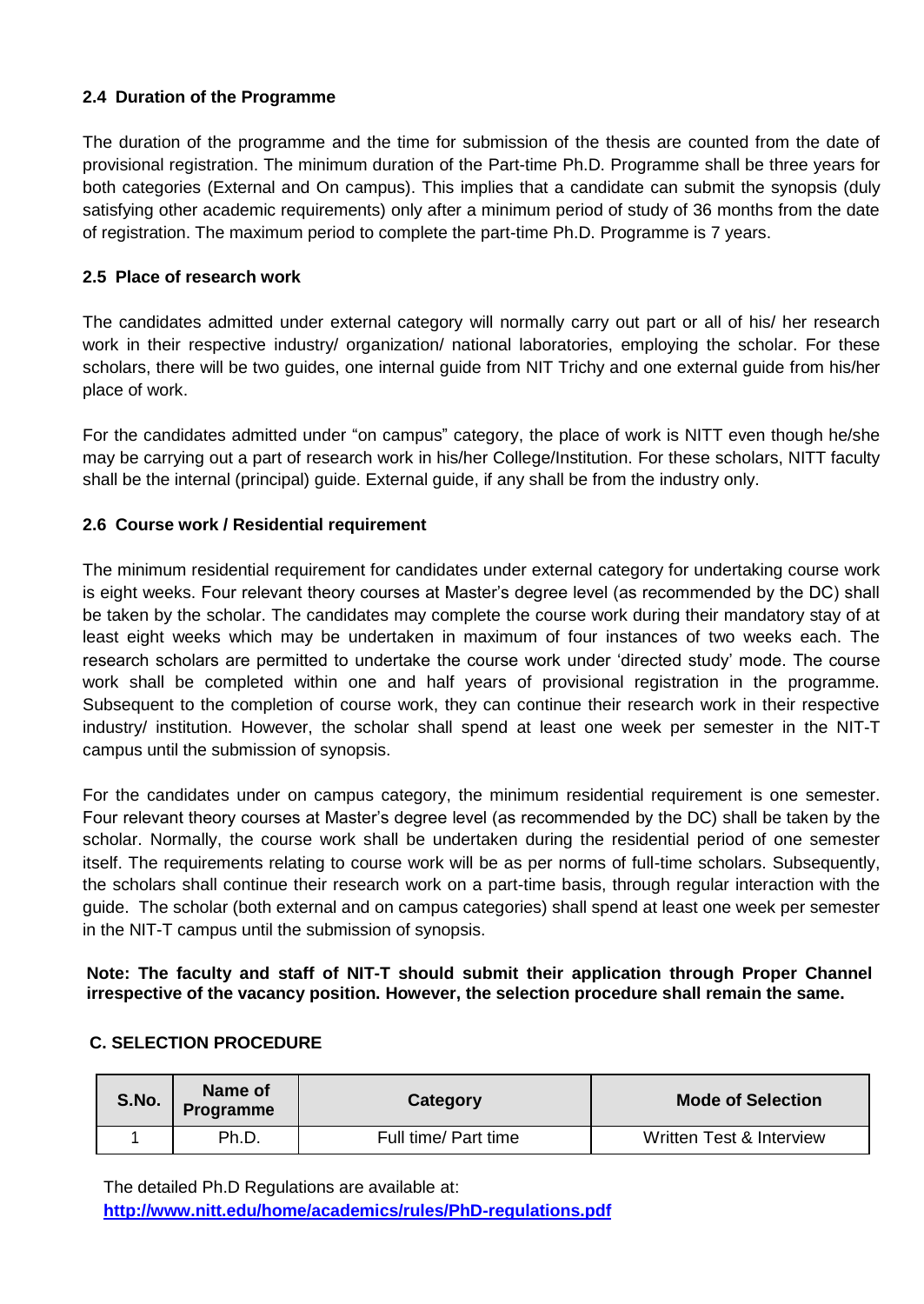### **D. HOW TO APPLY?**

Candidates applying for Ph.D. programme can apply through the downloaded application form available at [www.nitt.edu.](http://www.nitt.edu/) The filled up application form along with self-attested photo copies of mark sheets, degree certificates, community certificates, and the necessary enclosures along with a non-refundable registration fee of Rs.300/- (Rs.100/- for SC/ST/PH) by means of Demand Draft drawn not earlier than **15-04-2015,** in favor of **"The Director, National Institute of Technology, Tiruchirappalli"** payable at Tiruchirappalli' should reach 'The Chairperson(Admissions) **Office of the Dean (Academic), National Institute of Technology, Tiruchirappalli – 620 015, Tamil Nadu'** on or before **22-05-2015** in a sealed cover super-scribing "**Application for Ph.D."**

### **E. NIT-T ENTRANCE TEST and INTERVIEW (Tentative Date)**

| <b>Programme</b> | <b>Date</b> | Time       | <b>Activity</b>                                |
|------------------|-------------|------------|------------------------------------------------|
|                  | 08-07-2015  | 10.30 a.m. | <b>Written Test</b>                            |
| Ph.D.            | 09-07-2015  | 10.30 a.m. | Interview<br>(for shortlisted candidates only) |

### For further queries, contact:

The Chairperson (MS and PhD Admissions) Office of the Dean (Academic) National Institute of Technology Tiruchirappalli- 620015. Tamil Nadu.

Phone: +91 431 2503011, 2503311 E-mail: [phd@nitt.edu](mailto:phd@nitt.edu)

**LAST DATE FOR SUBMITTING THE FILLED IN APPLICATION IS 22-05-2015**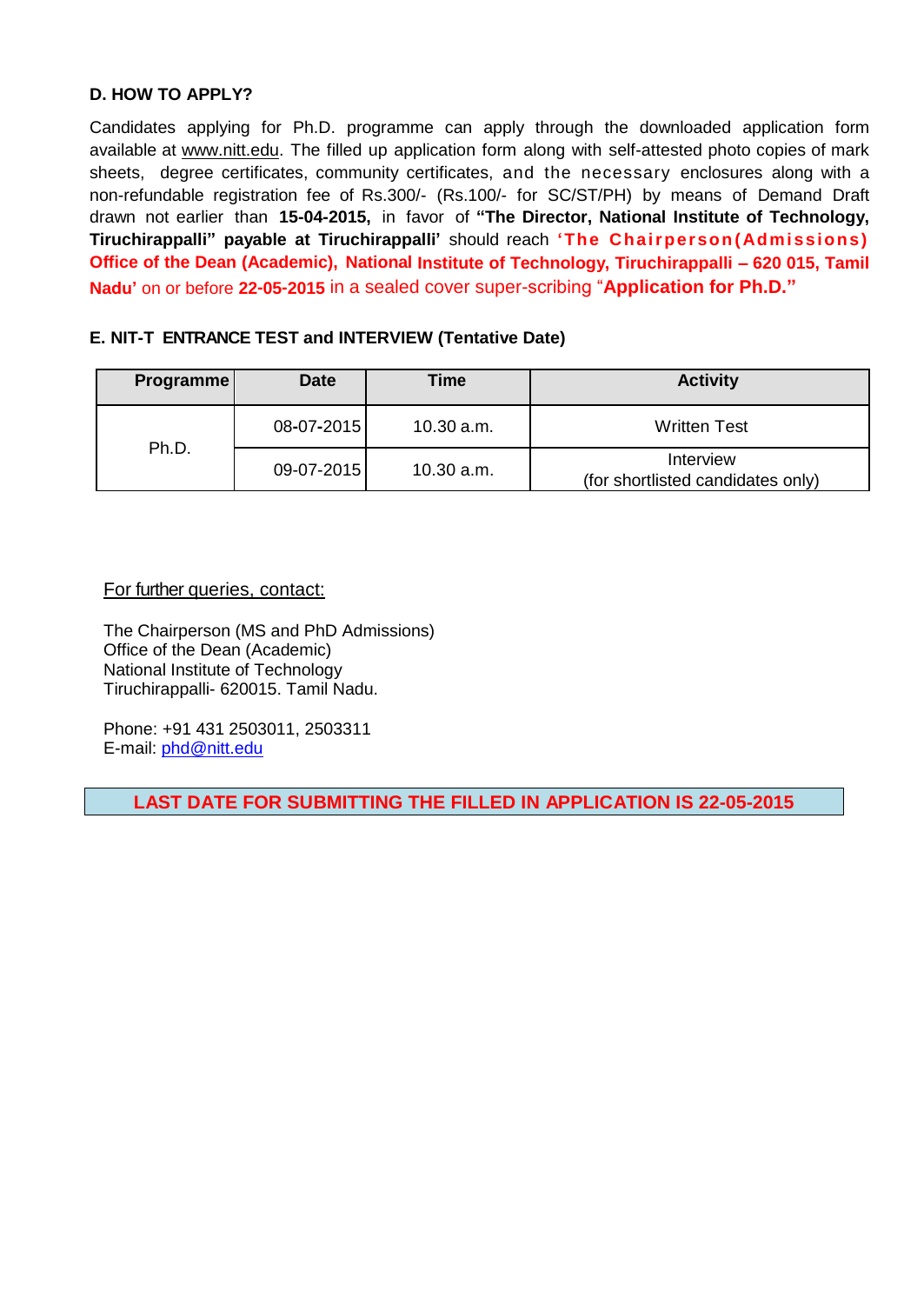

# **NATIONAL INSTITUTE OF TECHNOLOGY TIRUCHIRAPPALLI – 620 015, TAMIL NADU.**

## **APPLICATION FOR ADMISSION TO Ph.D. PROGRAMME (2015 – 2016)**

# Registration Number: (for office use only) Demand Draft Details : D.D.No. Date: Date: Amount Rs: \_\_\_\_\_\_\_ Bank Drawn: Application category : 1. Full time (Stipendiary/Non-Stipendiary) 2. Part-time (On campus/External) Affix a recent Passport Size Photo (Self-Attested) ¥DEPARTMENT AREA OF RESEARCH

### **(USE CAPITAL LETTERS)**

|                | Name of the Candidate                                                                   |               |                       |           |                  |
|----------------|-----------------------------------------------------------------------------------------|---------------|-----------------------|-----------|------------------|
| 1              | Father's / Guardian's / Husband's Name                                                  |               |                       |           |                  |
|                | Date of Birth (DD-MM-YYYY)                                                              |               |                       | Age:      | Years:           |
|                | Sex (strike out the inappropriate)                                                      | Male / Female | <b>Marital Status</b> |           | Married / Single |
| $\overline{2}$ | <sup>#</sup> Category ( $\Box$ in the appropriate)                                      | <b>OC</b>     | <b>OBC</b>            | <b>SC</b> | <b>ST</b>        |
| 3              | <i><b>*Physically Challenged (PH)</b></i><br>(Persons with disability of 40% and above) | <b>YES</b>    | <b>NO</b>             |           |                  |
| 4              | Nationality                                                                             |               |                       |           |                  |

|   | <b>Address for Communication</b> | <b>Permanent Address</b> |  |  |
|---|----------------------------------|--------------------------|--|--|
|   |                                  |                          |  |  |
|   |                                  |                          |  |  |
|   |                                  |                          |  |  |
| 5 |                                  |                          |  |  |
|   |                                  |                          |  |  |
|   | Land Line:                       | Mobile                   |  |  |
|   | E-Mail ID:                       |                          |  |  |

 ¥ *Candidates applying for more than one department should submit separate application form for each department. However, a single registration fee is sufficient. The candidates are required to write their full name on the reverse side of the draft.*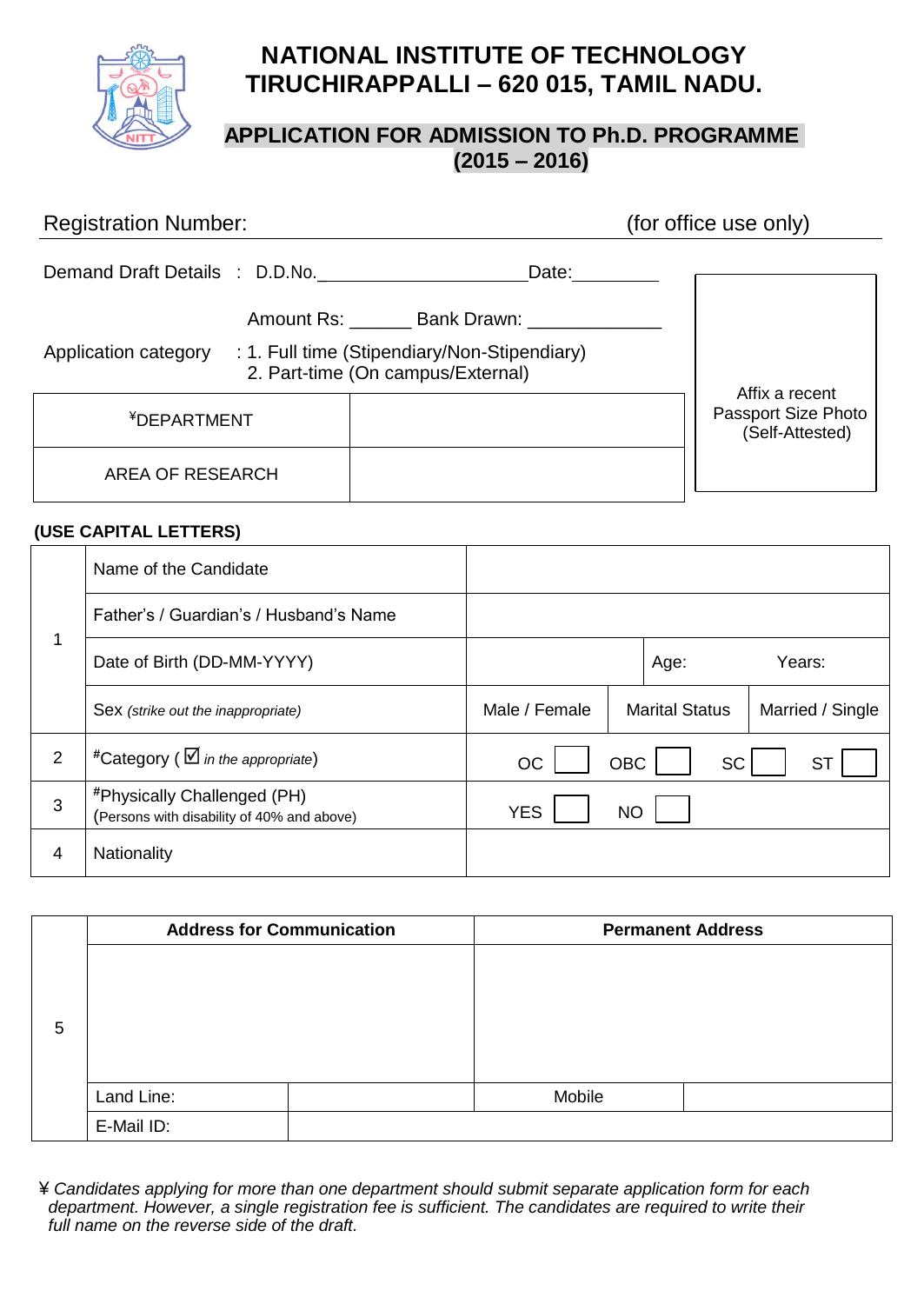| 6. #Qualifying Degree Particulars              | <b>UG</b> | <b>PG</b> |
|------------------------------------------------|-----------|-----------|
| Name of the Degree                             |           |           |
| Branch / Specialization                        |           |           |
| *Percentage of Marks / CGPA                    |           |           |
| Class (Honours / Distinction / First / Second) |           |           |
| Name of the Institution                        |           |           |
| Name of the University                         |           |           |
| Year of Passing                                |           |           |

### **\*** Write as '**RA'** if results awaiting

| 7  | #GATE/NET/SLET/CSIR/CAT/<br>UGC (if applicable)                                                                                       | Score & Rank<br><b>Discipline</b> | Year appeared<br>and validity |  |
|----|---------------------------------------------------------------------------------------------------------------------------------------|-----------------------------------|-------------------------------|--|
| 8  | Title of P.G. Project                                                                                                                 |                                   |                               |  |
| 9  | <sup>\$</sup> Details of publication in<br>refereed journals/ Proceedings<br>of Conferences (Please add<br>separate sheet, if needed) |                                   |                               |  |
| 10 | Awards/ Prizes/Sports/NCC etc<br>(Please add separate sheet, if<br>needed)                                                            |                                   |                               |  |

### **: 11. #Details of Professional [Experience](file:///D:/DEAN%20ACADEMIC%20OFFICE/Administrator/AppData/Local/Microsoft/Windows/Temporary%20Internet%20Files/Local%20Settings/AppData/Local/Microsoft/Windows/Temporary%20Internet%20Files/Local%20Settings/Temporary%20Internet%20Files/Content.IE5/Z01PV7FW/mailto%3fExperience@%3f)**

| <b>Name &amp; Address of Employer</b> | <b>Position Held</b> | <b>Duration</b><br>From | To |
|---------------------------------------|----------------------|-------------------------|----|
|                                       |                      |                         |    |
|                                       |                      |                         |    |
|                                       |                      |                         |    |
|                                       |                      |                         |    |

 I do hereby declare that the information furnished in this application are true and correct to the best of my knowledge. If, any of the particulars furnished above is found to be incorrect at the time of admission, the admission may be cancelled.

### Date: **Signature of the Applicant**

**#** *Attach photocopies of certificates. Original certificates should be produced at the time of admission.* **\$** *Attach photocopies of journals/conference papers* 

*Note:* **The part time external Ph.D. applicant should attach the duly filled in Form-1 & Form-2, and**  **Part-Time on campus applicant should attach the duly filled in Form-3. Otherwise, the application will be summarily rejected.**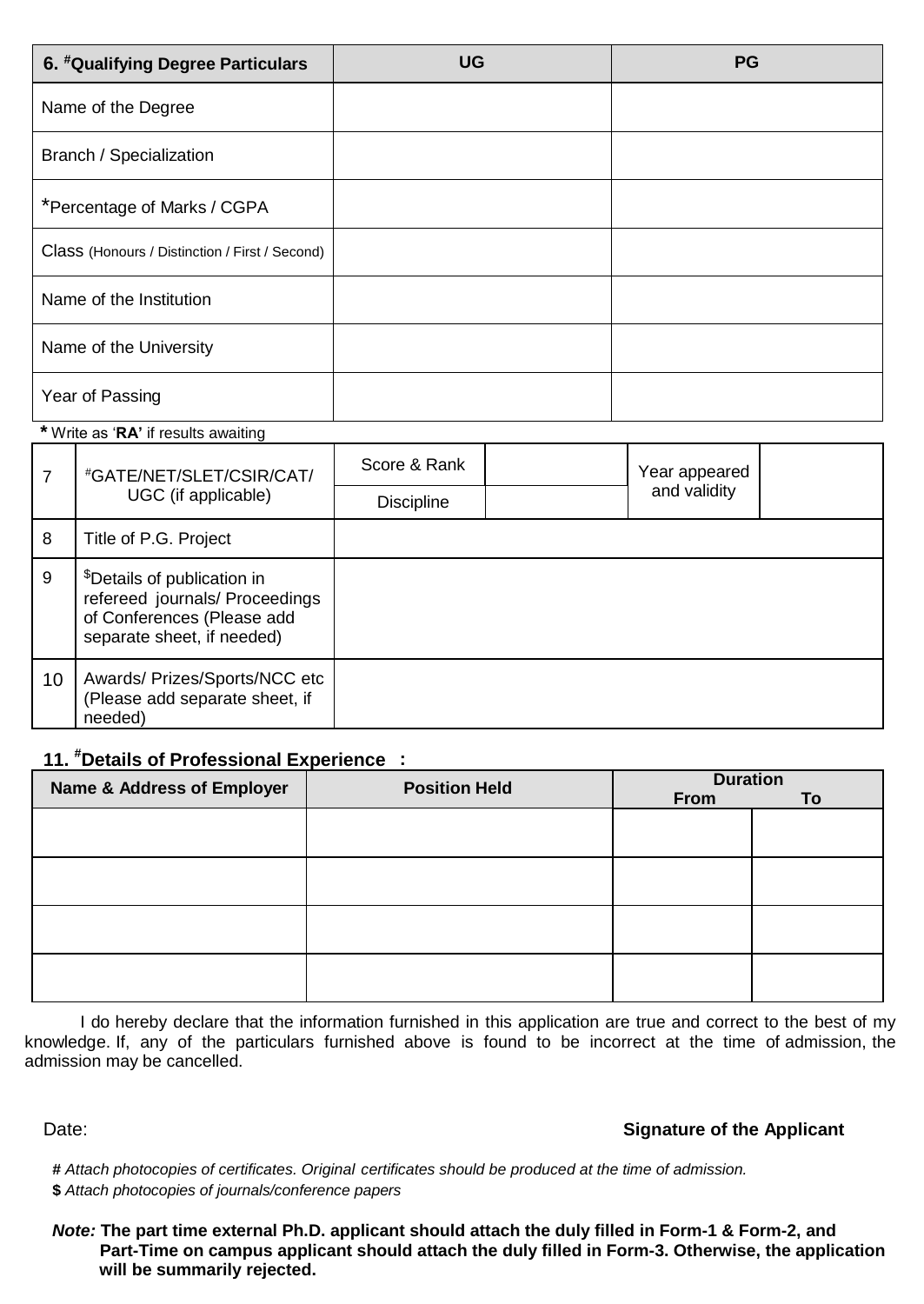

# **NATIONAL INSTITUTE OF TECHNOLOGY TIRUCHIRAPPALLI – 620 015, TAMIL NADU**

# **Ph.D. ENTRANCE EXAMINATION 2015 - 16**

# **ADMIT CARD**

| Name of the Candidate                           | Affix a Recent<br>Passport Size Photo<br>(Self-Attested) |
|-------------------------------------------------|----------------------------------------------------------|
| <b>FOR OFFICE USE</b><br>Registration<br>Number |                                                          |
| Department                                      |                                                          |
| <b>Examination Date</b><br>Time:                |                                                          |

**HoD / Admission Co-ordinator Seal**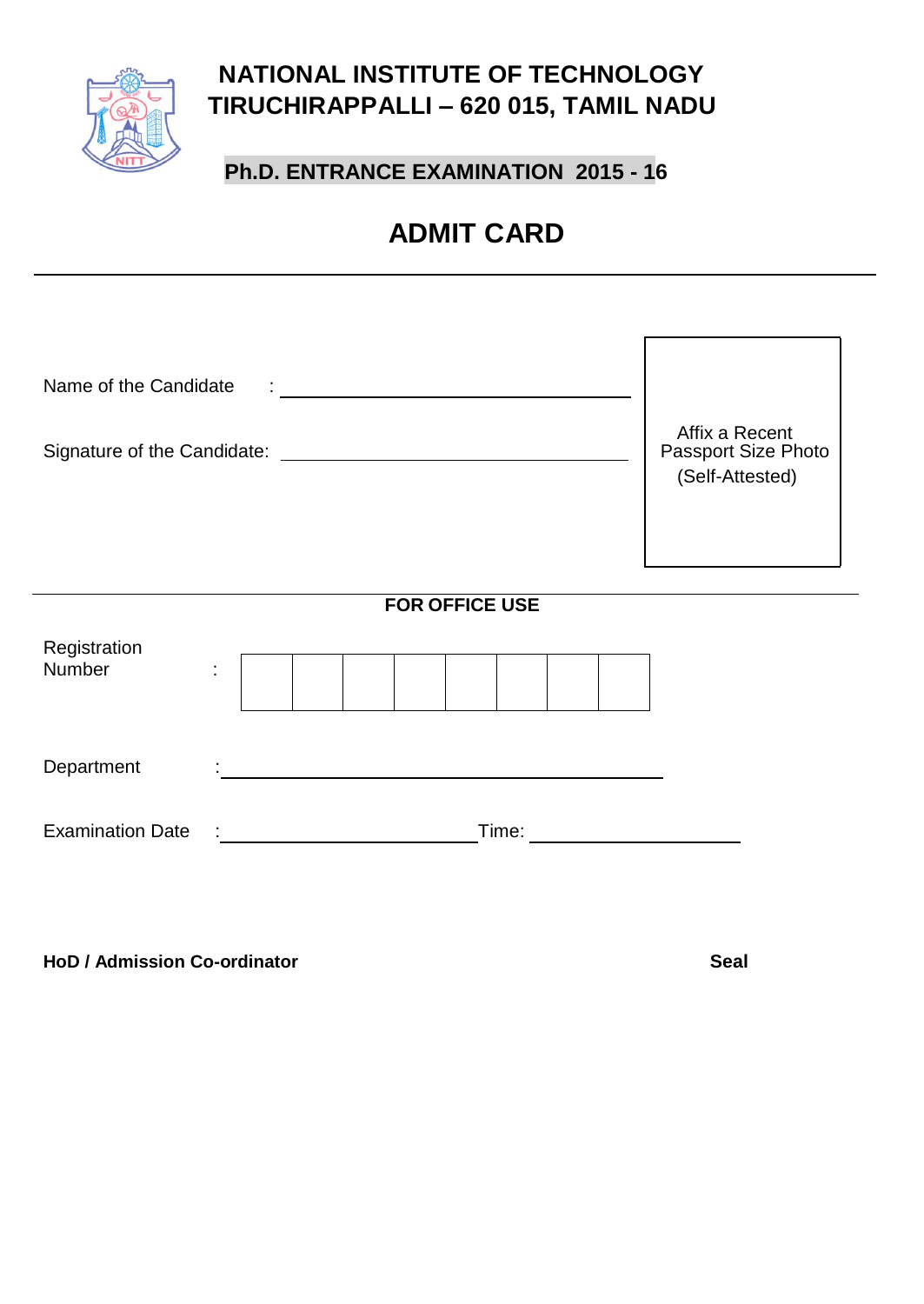## **Certificate from the Sponsoring Organization**

**(To be submitted in the Official Letter Head by the Ph.D External Registration Candidates)**

| The |  |                                                                                                     |  |  |  | working |
|-----|--|-----------------------------------------------------------------------------------------------------|--|--|--|---------|
|     |  |                                                                                                     |  |  |  |         |
|     |  | herewith recommended and forwarded for admission under External Registration Scheme of the National |  |  |  |         |
|     |  | Institute of Technology, Tiruchirappalli for part time Ph.D. Program in the Department              |  |  |  |         |
|     |  |                                                                                                     |  |  |  |         |

Certified that:

1. This organization has adequate facilities for carrying out the research indicated by the applicant and if he/she is selected, these will be made available to him/her during regular working hours till the completion of the programme.

2. The applicant will be deputed/given leave for duration of his/her residence period at NIT, Tiruchirappalli.

3. Facilities will be made available to the Supervisor (External Guide) to supervise the work of the applicant and to attend the meetings at NIT, Tiruchirappalli, when necessary.

4. Till the completion of his/her research programme, the applicant will not ordinarily be transferred to another unit or place which may impede his/her work under the scheme. If such a transfer is necessary, NIT, Tiruchirappalli will be informed within a month of such transfer.

5. No part of the work carried out in fulfillment of the Research programme will be utilized commercially or for applying for a Patent without the approval of **National Institute of Technology, Tiruchirappalli -15.**

**Date: Date: Constant Constant Constant Constant Constant Constant Constant Constant Constant Constant Constant Constant Constant Constant Constant Constant Constant Constant Constant Constant Constant Constant Constan Name and Designation**

**Seal of the organization/ Institution**

**Postal address of the Organization/ Institution:**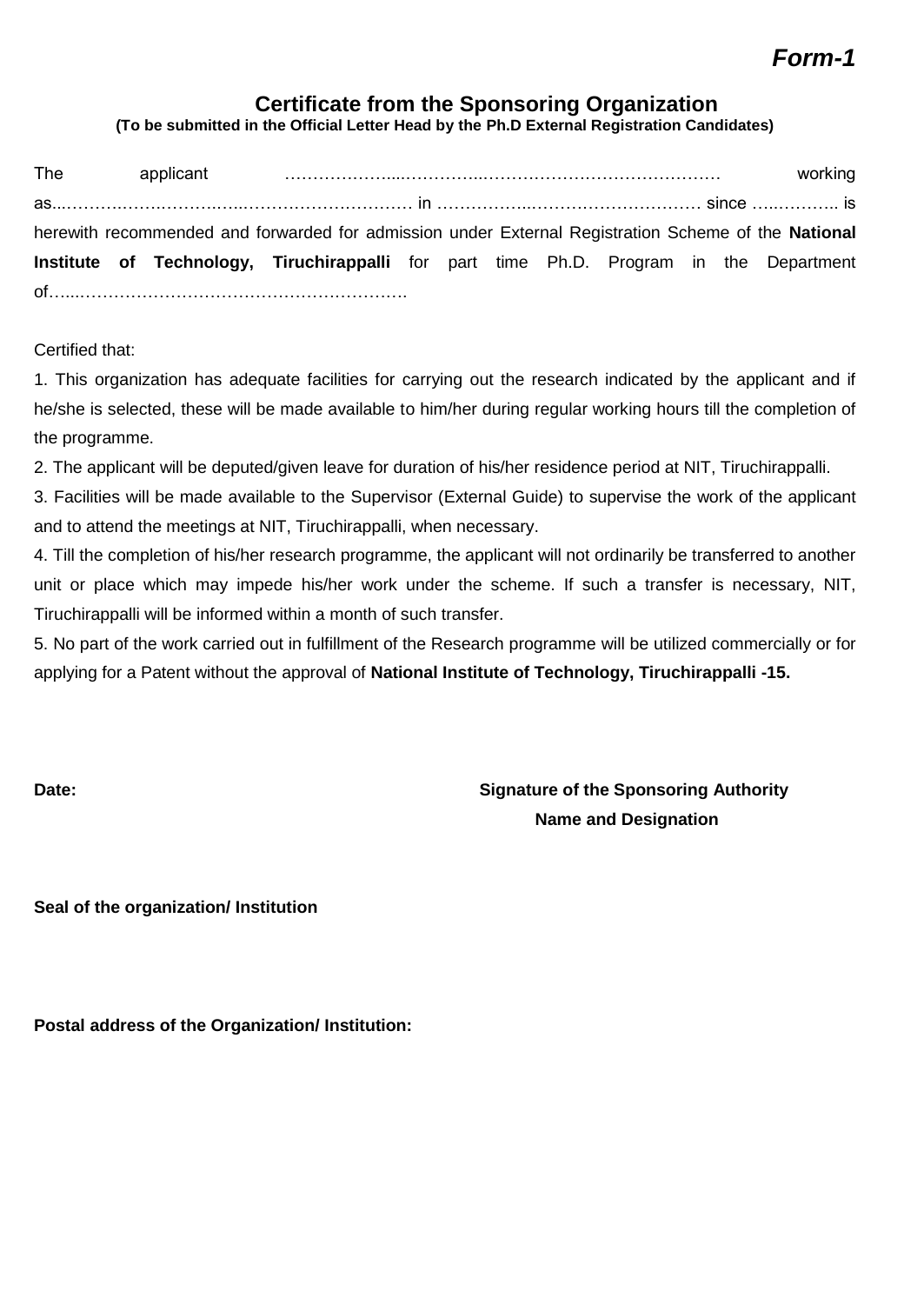# **Certificate of External guide/ Research coordinator**

**(To be submitted by the Ph.D External Registration Candidates)**

This is to state that in the event of Mr./Ms. ………………………………. of this organization being selected for part time Ph.D programme in the Department of ……………………………. under the External Registration Scheme of NIT, Tiruchirappalli, I agree to be his/her External Guide / Research coordinator and shall extend all possible guidance and following facilities to enable him/her to carry out his/her research programme towards the submission of thesis.

### **\*Particulars of Prospective External Guide/Research Coordinator:**

- (1) Name of proposed External Guide / Research coordinator (In Block letters):
- (2) Designation of External Guide / Research coordinator:
- (3) Academic qualifications of External Guide /Research coordinator:
- (4) Experience (No. of Years):
- (5) No. of Publications:
- (6) Membership of Professional Societies of External Guide /Research coordinator:

### **Research Facilities Available: (To be filled here)**

**Date: Signature of the External Guide/Research Coordinator Name and Designation**

### **Seal of the organization**

\*The external guide should have a Ph.D. degree and a minimum of 2 papers in refereed journals or the research coordinator should have a PG degree and ten years of experience.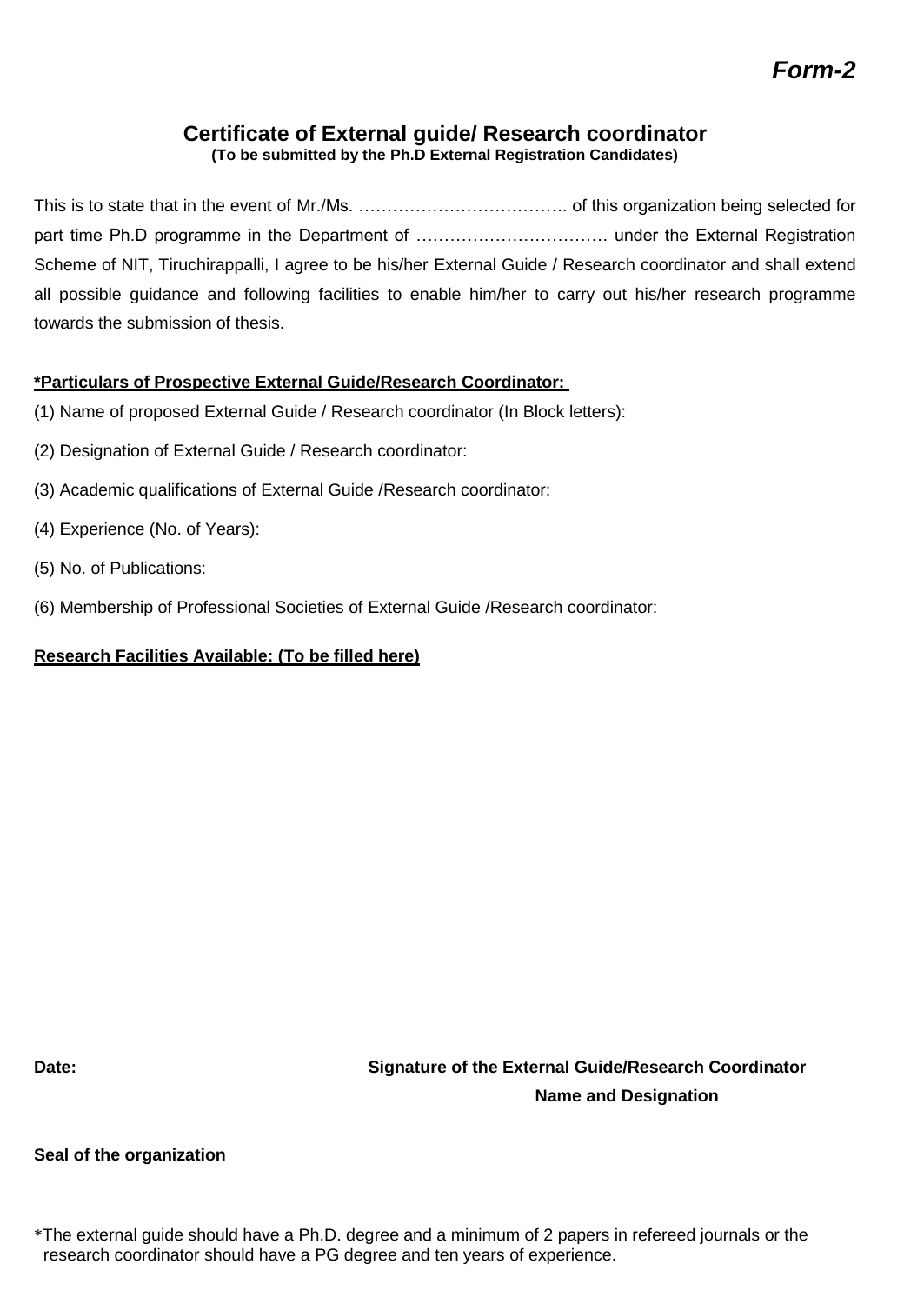### **No Objection Certificate from the Employing Organization**

**(To be submitted in the Official Letter Head by Ph.D. Part time - On campus candidates)**

|  |  | admission under Part time on campus scheme of the National Institute of Technology, Tiruchirappalli for |  |
|--|--|---------------------------------------------------------------------------------------------------------|--|
|  |  |                                                                                                         |  |

- 1. We note that facilities of the NIT, Tiruchirappalli will be made available to him/ her for carrying out the research work under the supervision of a guide and he/ she has to pay full fees every semester for the use of laboratory, library and other facilities of the Institute.
- 2. This organization facility will also be made available to him/ her in the case of selection.
- 3. The applicant will be deputed/given leave for duration of his/her residence period at NIT, Tiruchirappalli.
- 4. Till the completion of his/her research programme, the applicant will not ordinarily be transferred to another unit or place which may impede his/her work under the scheme. If such a transfer is necessary, NIT, Tiruchirappalli will be informed within a month of such transfer.
- 5. No part of the work carried out in fulfillment of the Research programme will be utilized commercially or for applying for a Patent without the approval of **National Institute of Technology, Tiruchirappalli**.

### **Date: Date: Constant Constant Constant Constant Constant Constant Constant Constant Constant Constant Constant Constant Constant Constant Constant Constant Constant Constant Constant Constant Constant Constant Constan Name and Designation**

**Seal of the organization/ Institution**

**Postal address of the Organization/ Institution**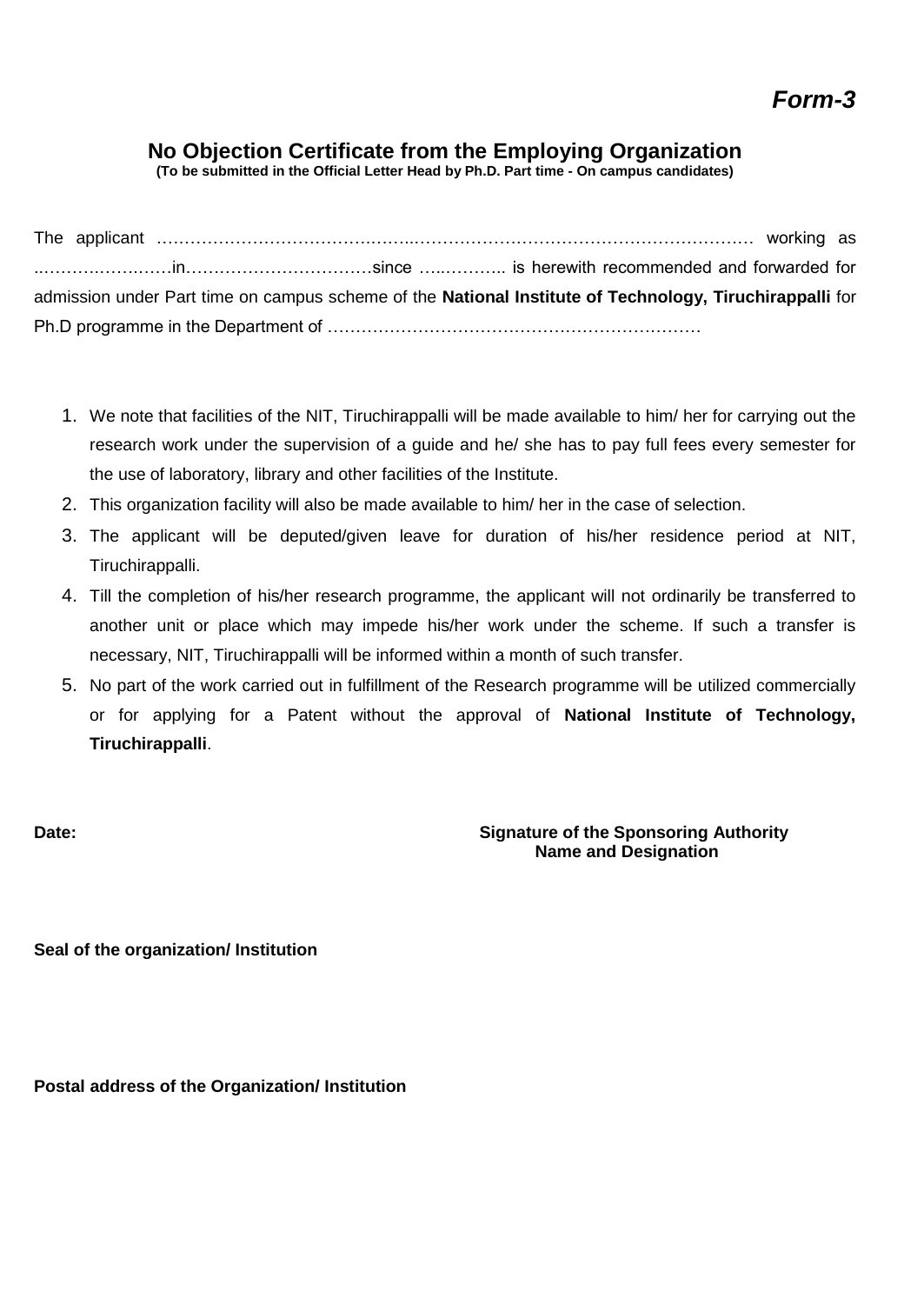### **Prescribed Format for OBC Certificate FORM OF CERTIFICATE TO BE PRODUCED BY OTHER BACKWARD CLASSES APPLYING FOR APPOINTMENT TO POSTS / ADMISSION TO CENTRAL EDUCATIONAL INSTITUTIONS (CEIs), UNDER THE GOVERNMENT OF INDIA**

|     | <u> 2000 - Jan Barnett, fransk politiker (d. 1982)</u><br>in                                                                                        | the |
|-----|-----------------------------------------------------------------------------------------------------------------------------------------------------|-----|
|     |                                                                                                                                                     |     |
|     | Community which is recognized as a backward class under:                                                                                            |     |
|     | (i) Resolution No. 12011/68/93-BCC(C) dated 10/09/93 published in the Gazette of India Extraordinary Part I Section I<br>No. 186 dated 13/09/93.    |     |
|     | (ii) Resolution No. 12011/9/94-BCC dated 19/10/94 published in the Gazette of India Extraordinary Part I Section I No.<br>163 dated 20/10/94.       |     |
|     | (iii) Resolution No. 12011/7/95-BCC dated 24/05/95 published in the Gazette of India Extraordinary Part I Section I No.<br>88 dated 25/05/95.       |     |
|     | (iv) Resolution No. 12011/96/94-BCC dated 9/03/96.                                                                                                  |     |
| (V) | Resolution No. 12011/44/96-BCC dated 6/12/96 published in the Gazette of India Extraordinary Part I Section I No.<br>210 dated 11/12/96.            |     |
|     | (vi) Resolution No. 12011/13/97-BCC dated 03/12/97.                                                                                                 |     |
|     | (vii) Resolution No. 12011/99/94-BCC dated 11/12/97.                                                                                                |     |
|     | (viii) Resolution No. 12011/68/98-BCC dated 27/10/99.                                                                                               |     |
|     | (ix) Resolution No. 12011/88/98-BCC dated 6/12/99 published in the Gazette of India Extraordinary Part I Section I No.<br>270 dated 06/12/99.       |     |
|     | (x) Resolution No. 12011/36/99-BCC dated 04/04/2000 published in the Gazette of India Extraordinary Part I Section I<br>No. 71 dated 04/04/2000.    |     |
|     | (xi) Resolution No. 12011/44/99-BCC dated 21/09/2000 published in the Gazette of India Extraordinary Part I Section I<br>No. 210 dated 21/09/2000.  |     |
|     | (xii) Resolution No. 12015/9/2000-BCC dated 06/09/2001.                                                                                             |     |
|     | (xiii) Resolution No. 12011/1/2001-BCC dated 19/06/2003.                                                                                            |     |
|     | (xiv) Resolution No. 12011/4/2002-BCC dated 13/01/2004.                                                                                             |     |
|     | (xv) Resolution No. 12011/9/2004-BCC dated 16/01/2006 published in the Gazette of India Extraordinary Part I Section<br>I No. 210 dated 16/01/2006. |     |

Shri / Smt. / Kum. \_\_\_\_\_\_\_\_\_\_\_\_\_\_\_\_\_\_\_\_\_\_\_\_\_\_\_\_\_\_\_\_\_\_\_\_\_\_\_\_\_\_\_\_\_\_\_\_\_\_\_\_\_\_\_\_ and / or his family ordinarily reside(s) in the \_\_\_\_\_\_\_\_\_\_\_\_\_\_\_\_\_\_\_\_\_\_\_\_\_\_ District / Division of \_\_\_\_\_\_\_\_\_\_\_\_\_\_\_\_\_\_\_\_\_\_\_\_ State. This is also to certify that he/she does not

belong to the persons/sections (Creamy Layer) mentioned in Column 3 of the Schedule to the Government of India, Department of Personnel & Training O.M. No. 36012/22/93-Estt.(SCT) dated 08/09/93 which is modified vide OM No. 36033/3/2004 Estt.(Res.) dated 09/03/2004.

Dated: \_\_\_\_\_\_\_\_\_\_\_\_\_\_\_\_\_

District Magistrate / Deputy Commissioner / Competent Authority

Seal

### **NOTE:**

*(a)* The term 'Ordinarily' used here will have the same meaning as in Section 20 of the Representation of the People Act, 1950.

*(b)* The authorities competent to issue Caste Certificates are indicated below:

*(i)* District Magistrate / Additional Magistrate / Collector / Deputy Commissioner / Additional Deputy Commissioner / Deputy Collector / Ist Class Stipendiary Magistrate / Sub-Divisional magistrate / Taluka Magistrate / Executive Magistrate / Extra Assistant Commissioner (not below the rank of Ist Class Stipendiary Magistrate).

*(ii)* Chief Presidency Magistrate / Additional Chief Presidency Magistrate / Presidency Magistrate.

*(iii)* Revenue Officer not below the rank of Tehsildar' and

*(iv)* Sub-Divisional Officer of the area where the candidate and / or his family resides.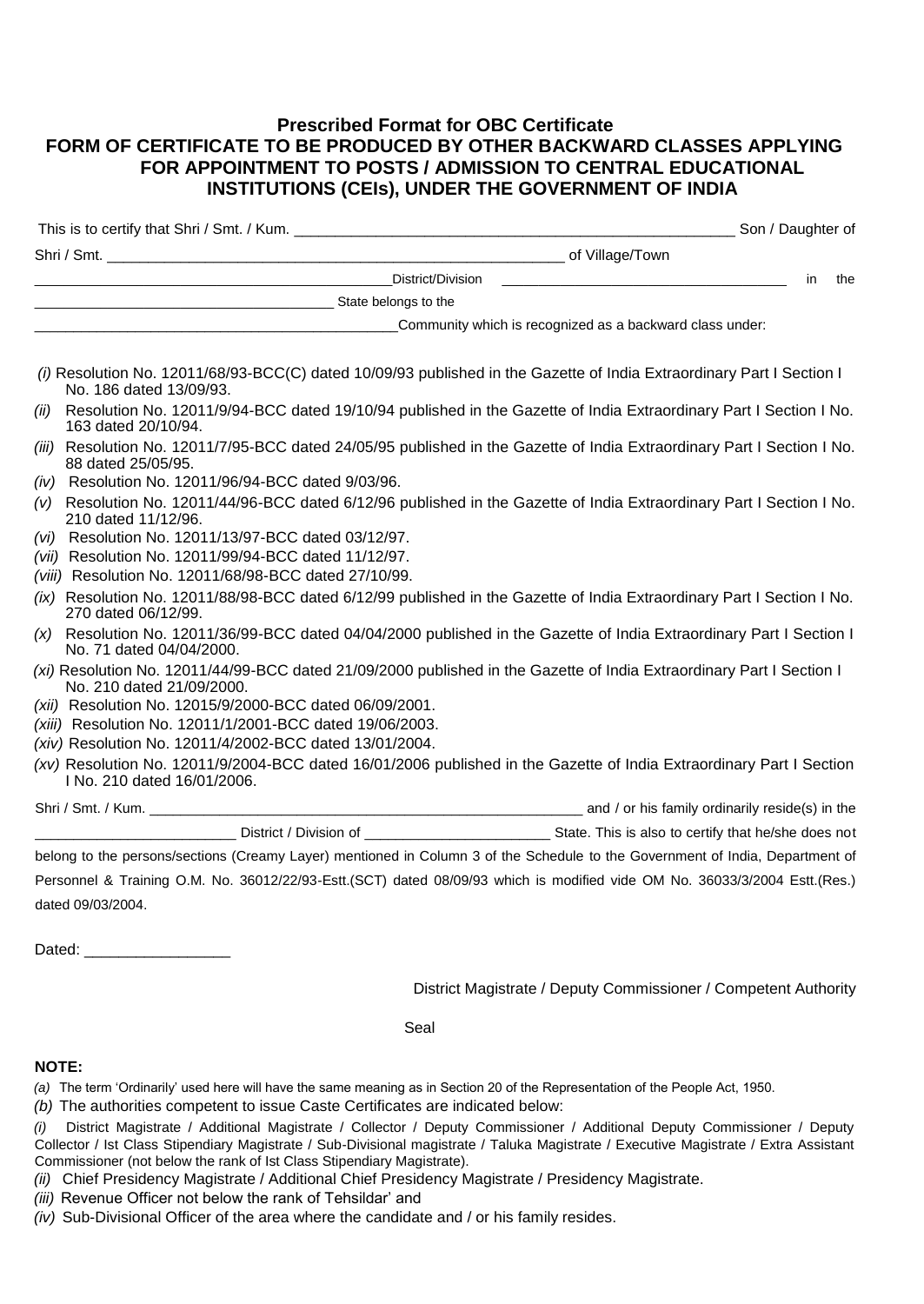### **ADDRESS SLIPS**

(Should be filled in by the candidate for communication)

### (IN BLOCK LETTERS)

| T٥  |
|-----|
|     |
|     |
|     |
|     |
| PIN |

### To

| PIN |
|-----|

# To

| PIN |
|-----|

## To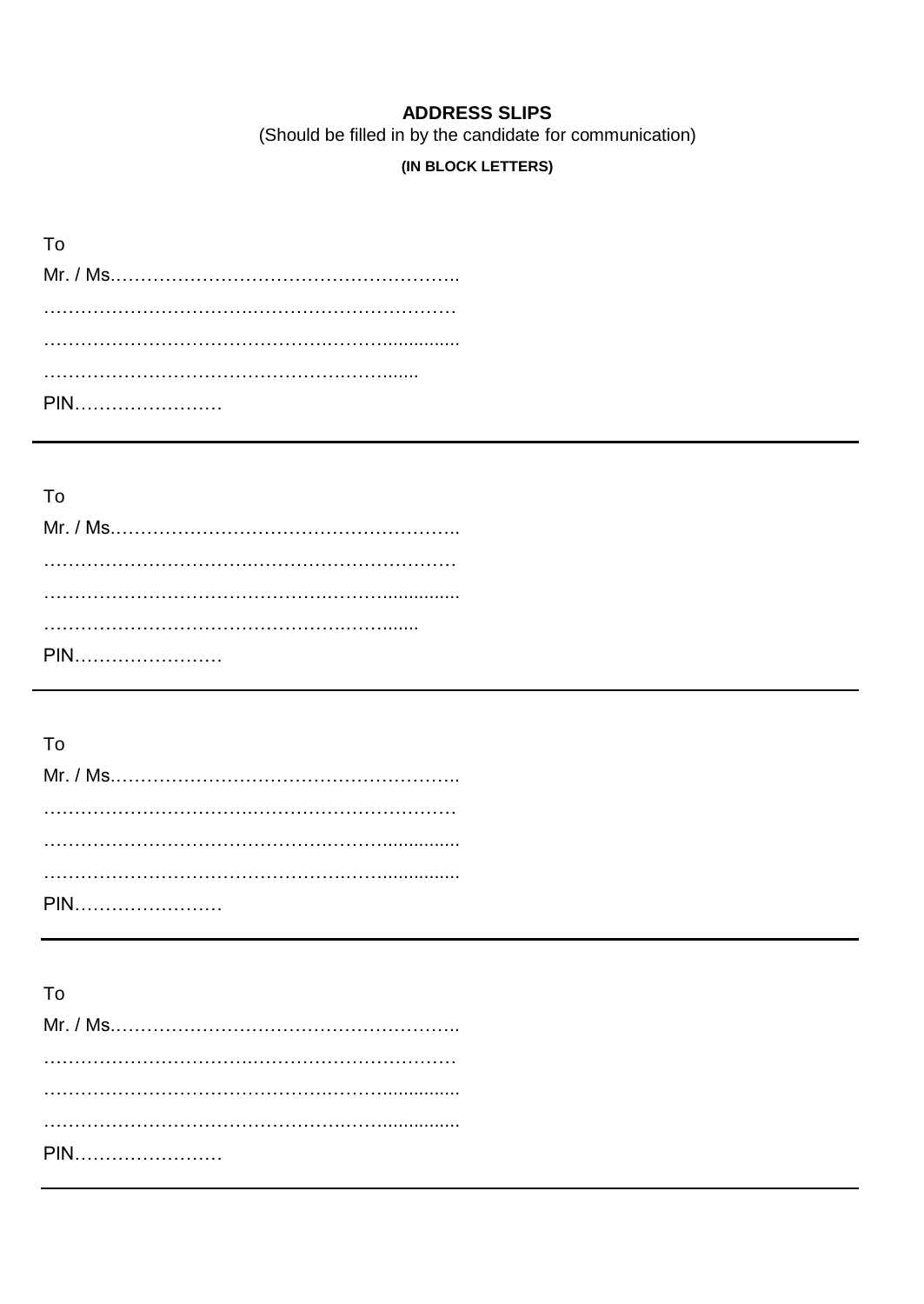### **CHECK LIST**

**List of Enclosures** (Put tick mark in the space provided and strike out whichever is not applicable)

| 1. | Application fee (DD) – Original                                                     |  |
|----|-------------------------------------------------------------------------------------|--|
| 2. | GATE/UGC/NET/CAT/AIMA/CSIR/NBHM Score card (if applicable)                          |  |
| 3. | Photograph (Affixed)                                                                |  |
| 4. | 10 <sup>th</sup> or HSC certificate/ Degree / Provisional certificate / Mark sheets |  |
| 5. | OBC / SC / ST and PH Certificates (if applicable)                                   |  |
| 6. | Form-1/Form-2 / Form-3 (If applicable)                                              |  |
| 7. | Experience Certificate (If applicable)                                              |  |
| 8. | Journals/conference papers (if applicable)                                          |  |
| 9. | Awards/Prizes/Sports/NCC (if applicable)                                            |  |
|    |                                                                                     |  |

### Important Note\*

- If a candidate is admitted due to an inadvertent error during processing and admission stage, the institute reserves the right to cancel the admission at any time.
- The registration fee is non-refundable.
- The candidate belonging to OBC category should submit the certificate as per the prescribed format attached in the application.
- Those candidates who have appeared/appearing for final semester/year examination, provisional admission is permitted provided that their final marks are made available on or before 15th September, 2015. Else, their admission shall be cancelled automatically.
- Office of the Dean Academic, National Institute of Technology, Tiruchirappalli is not responsible for the non-receipt of applications sent by post or by courier or late receipt of applications due to postal delay or for any reason whatsoever.
- In case of any dispute arising out of the Ph.D. Admission process, the decision of the Director, NIT, Tiruchirappalli shall be final. The jurisdiction for legal disputes, if any, will be limited to Tiruchirappalli City only.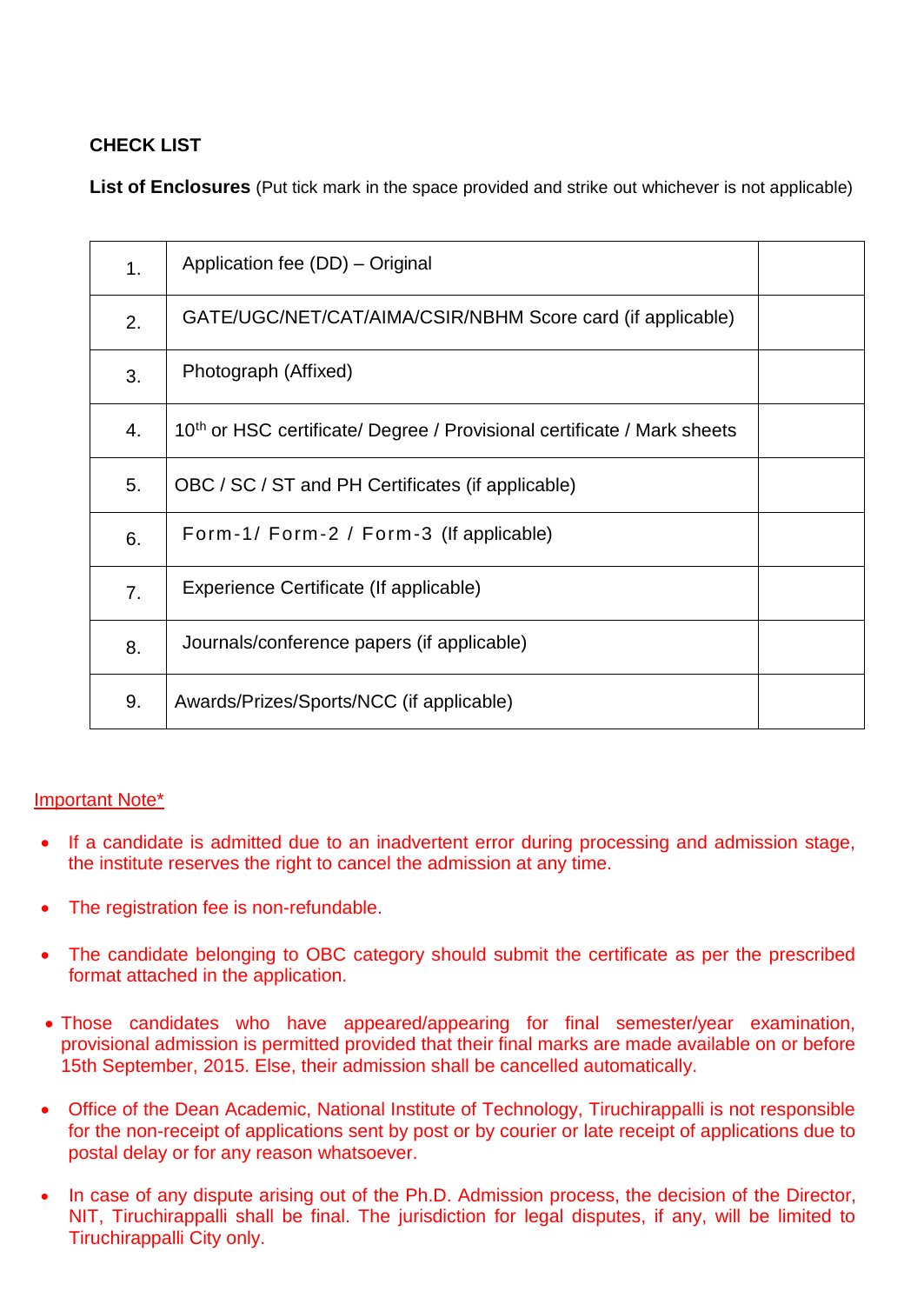#### **ANNEXURE – I**

#### **AREA OF SPECIALIZATION**

| S.No           | <b>Department</b>                                      | <b>Specializations</b>                                                                                                                                                                                                                                                                                                                                                                                                                            |
|----------------|--------------------------------------------------------|---------------------------------------------------------------------------------------------------------------------------------------------------------------------------------------------------------------------------------------------------------------------------------------------------------------------------------------------------------------------------------------------------------------------------------------------------|
| 1              | Architecture                                           | Architecture (General/ Any specialization), Building Technology and Construction<br>Management, City Planning/ Town & Country Planning, Fine Arts (Painting), Landscape<br>Architecture, Structures (Civil Engineering), Any emerging area of specialization related<br>to its discipline.                                                                                                                                                        |
| $\overline{2}$ | Chemical<br>Engineering                                | Bio-Chemical Engineering/ Biotechnology, Computer Aided Design, Electrochemical<br>Engineering, Nano Technology/ Membranes/ Ionic Liquids/ Advanced Material<br>Synthesis, Particle Technology, Polymer Engineering, Process Control, Process Systems<br>Engineering, Reaction Engineering, Thermodynamics, Transfer Operations , Waste<br>water Treatment, Separation Process, Any emerging area of specialization related to its<br>discipline. |
| 3              | Chemistry                                              | Analytical Chemistry, Inorganic Chemistry, Organic Chemistry, Physical Chemistry<br>Any emerging area of specialization related to its discipline.                                                                                                                                                                                                                                                                                                |
| 4              | Civil<br>Engineering                                   | Construction Engineering, Environmental Engineering, Geotechnical Engineering,<br>Remote Sensing, Structural Engineering, Transportation Engineering, Water resources,<br>Hydraulics & Ocean Engg, Any emerging area of specialization related to its discipline.                                                                                                                                                                                 |
| 5              | Computer<br>Applications                               | Big Data Analytics, Computational Optimization, Computer Networks, Cryptography<br>Data Base Management Systems, Data Compression, Data Mining, Distributed Systems,<br>Graph Theory and Algorithms, Information Retrieval, Information Security, Multimedia<br>Computation, Parallel Computing, Software Engineering, Theory of Computing, Web<br>Technology.                                                                                    |
| 6              | Computer<br>Science and<br>Engineering                 | Algorithms and Graph Theory, Computer Architecture/Computer hardware, Computer<br>Networks and Network Security, Databases and Data mining, Operating Systems and<br>Cloud Computing, Speech and Vision, Theoretical Computer Science, VLSI design,<br>Web Informatics and Web Technology, Wireless Networks, Any emerging/relevant<br>area of specialization related to CSE discipline.                                                          |
| 7              | <b>Electronics and</b><br>Communication<br>Engineering | Digital VLSI Embedded Systems, Electronic packaging, Microwave Engineering,<br>Microwave Integrated Circuits, Networking, Optical communication, RFMEMS, Signal<br>and Image processing, VLSI, Any emerging area of specialization related to its<br>discipline.                                                                                                                                                                                  |
| 8              | <b>Electrical and</b><br>Electronics<br>Engineering    | Applied Electronics, Computer Science and Engineering, Control and Instrumentation<br>Energy Engineering, High Voltage Engineering, Power Electronics / Power Electronics<br>& Drives / Electrical Drives & Control / Electrical Machines, Power Systems, VLSI<br>Systems, Any emerging area of specialization related to its discipline.                                                                                                         |
| 9              | Energy and<br>Environment                              | Energy Engineering, Environmental Engineering, Any emerging area of specialization<br>related to its discipline.                                                                                                                                                                                                                                                                                                                                  |
| 10.            | Humanities                                             | English : Computer aided language teaching, English Language Teaching, Linguistics,<br>Any emerging area of specialization related to its disciplines<br><b>Economics:</b><br>Economics, Entrepreneurship Development,<br>Financial<br>Economics,<br>Industrial<br>Economics, Any emerging area of specialization related to its<br>discipline.                                                                                                   |
| 11.            | Instrumentation<br>and Control<br>Engineering          | Control (all sub-fields included), Instrumentation (all sub-fields included), Any emerging<br>area of specialization related to Instrumentation and Control Engineering.                                                                                                                                                                                                                                                                          |